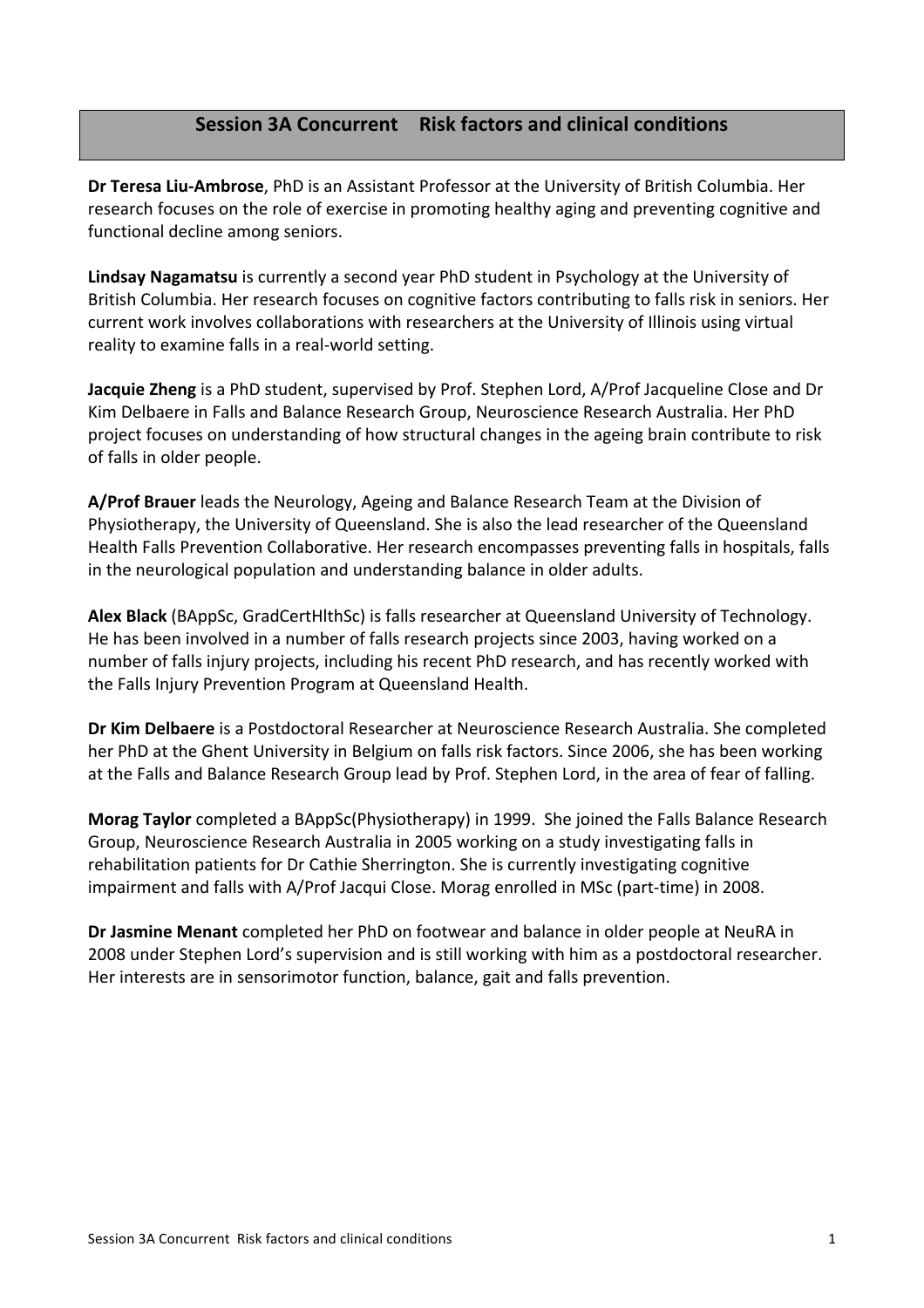#### **RESISTANCE TRAINING AND CORTICAL PLASTICITY OF THE AGEING CORTEX**

**Liu-Ambrose T**<sup>1</sup>, Nagamatsu LS<sup>1</sup>, Voss MW<sup>2</sup>, Handy TC

*1 University of British Columbia, Vancouver, BC, Canada*

*2 University of Illinois at Urbana-Champaign, Urbana, IL, USA*

# **Aim:**

Maintaining functional plasticity of the cortex is essential for healthy aging and aerobic exercise may be an effective behavioural intervention to promote cortical plasticity among seniors. Whether resistance training has similar benefits on cortical plasticity in seniors has received little investigation.

# **Methods:**

In a 12-month randomized controlled trial of resistance training among 155 communitydwelling women aged 65 to 75 years old, a subset of participants (n= 52) completed both baseline and trial completion fMRI assessment.

# **Results:**

Twelve months of twice-weekly resistance training led to increased hemodynamic activity in regions of the cortex previously associated with response inhibition processes, including left insular and left superior temporal areas. These hemodynamic effects co-occurred with improved task performance. The effect of resistance training was dose-dependent – participants of the once-weekly resistance training did not demonstrate comparable response profiles, either in behavioural performance or hemodynamic activity in the cortex.

**Conclusion:** Our findings suggest that twiceweekly resistance training in seniors can positively impact functional plasticity of response inhibition processes in the cortex, and that it does so in a manner that complements the effects on selective attention that have previously been ascribed to aerobic exercise.

### **INCREASED COGNITIVE LOAD LEADS TO IMPAIRED MOBILITY DECISIONS IN SENIOR FALLERS**

Nagamatsu LS<sup>1,2,3</sup>, Voss M<sup>4</sup>, Neider MB<sup>4</sup>, Gaspar  $\mathsf{JG}^\mathcal{I}$ , Handy TC<sup>1,3</sup>, Kramer AF<sup>4</sup>, Liu-Ambrose  $TYL^{2,3,5}$ 

*1 Department of Psychology, University of British Columbia, Vancouver, BC, Canada 2 Centre for Hip Health and Mobility, Vancouver Coastal Research Institute, University of British Columbia, Vancouver, BC, Canada 3 Brain Research Centre, University of British Columbia, Vancouver, BC, Canada 4 Beckman Institute and Department of Psychology, University of Illinois, Urbana-Champaign, IL, United States 5 Department of Physical Therapy, University of British Columbia, Vancouver, BC, Canada*

# **Aim:**

Decision-making contributes to our successful mobility through the environment. These judgments may be impeded by the performance of a secondary cognitive task due to our limited processing capacity, especially in those with reduced executive functioning – senior fallers. The extent to which mobility judgments play a role in successful navigation in senior fallers, however, has not been examined thus far.

# **Methods:**

We conducted a cross-sectional analysis of 33 senior men and women. Participants were divided into "At-Risk" for falls and "Not-At-Risk" for falls based on a Physiological Profile Assessment cutoff score of 0.6. Dual-task performance was tested in an immersive virtual reality environment where participants were required to cross a simulated busy street by walking on a manual treadmill, and simultaneously either listening to music on an iPod or converse on a hands-free phone. Both number of successful trials (i.e., no collisions with oncoming traffic) and length of time to cross the street were recorded.

# **Results:**

Seniors "At-Risk" for falling experienced collisions with oncoming cars more often and were slower to cross the street while conversing on a cell phone compared with their "Not-At-Risk" counterparts. These results are above and beyond mobility differences between the two groups, as there were no between-group differences in current physical activity and measures of balance and mobility.

# **Conclusion:**

We conclude that poor mobility judgments while performing a dual-task leads to reduced streetcrossing performance in those "At-Risk" for falls. Our study highlights the importance of using real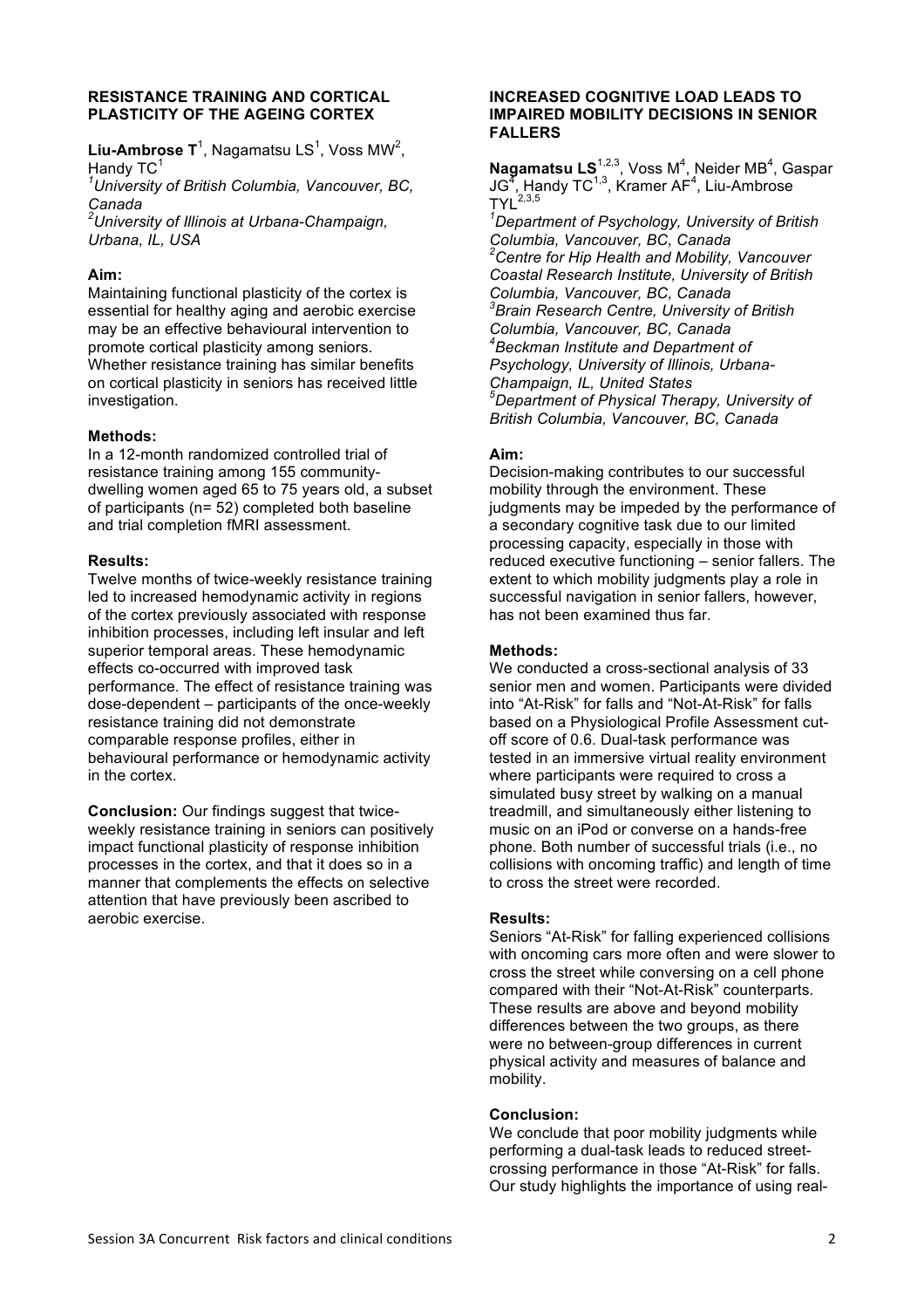world paradigms to examine cognitive contributors to falls.

### **BRAIN WHITE MATTER LESIONS ARE ASSOCIATED WITH FALL RISK IN OLDER PEOPLE: A PROSPECTIVE STUDY**

**Zheng J**<sup>1</sup>, Delbaere K<sup>1</sup>, Close JCT<sup>1,2</sup>, Sachdev  $P^{3,4}$ , Wen W<sup>3,4</sup>, Lord SR<sup>1</sup>

*1 Neuroscience Research Australia, University of New South Wales, Sydney, NSW, Australia 2 Prince of Wales Clinical School, University of New South Wales, Sydney, NSW, Australia <sup>3</sup> School of Psychiatry, University of New South Wales, Sydney, NSW, Australia 4 Neuropsychiatric Institute, Prince of Wales Hospital, Sydney, NSW, Australia*

### **Aim:**

White matter hyperintensities (WMHs) are frequently observed on brain magnetic resonance imaging (MRI) in older adults. Severe degree of WMHs can affect a person's physical and cognitive performance and subsequent falls risk. This prospective study aimed to assess the effect of WMHs on falls.

#### **Methods:**

At baseline, 202 community-dwelling people, aged 70 to 90 years, underwent structural MRI, and physical, cognitive, and neuropsychological assessments. Periventricular and deep WMHs volumes were quantified using an automated method and classified into two severity groups based on the volume: mild to moderate group (≤  $75<sup>th</sup>$  percentile), and severe group (  $> 75<sup>th</sup>$ percentile). 'Fallers' were defined as people who had at least one injurious or two non-injurious falls during the 12-month follow-up period.

#### **Results:**

Individuals with severe deep WMHs performed significantly worse on speed processing and executive function assessments compared with individuals with mild to moderate WMHs  $(p =$ 0.02) after controlling for age, sex, and cerebrovascular risk factors. Severe total WMHs were also independently associated with worse physiological function ( $p = 0.05$ ). Risk of 'falling' was significantly higher in individuals with severe WMHs compared with individuals with mild to moderate WMHs (odds ratio (OR) 2.32 [95% CI 1.09 to 4.93]). In addition, a falls risk model incorporating WMHs, physiological function, fear of falling, word-finding ability, information processing speed and body mass index correctly classified 66% of the 'fallers'.

#### **Conclusion:**

These findings suggest that severe degree of WMHs is an independent predictor of injurious

and recurrent falls in older people. Poorer physiological and cognitive performances are also related to WMHs and increase falls risk. Thus, WMHs should be included in the falls-risk profile assessment, and may provide a surrogate marker in falls prevention trials.

#### **COMMUNITY BASED FALLS IN PEOPLE WITH PD: A PROSPECTIVE STUDY**

**Brauer SG<sup>1</sup>**, Lamont RM<sup>1</sup>, Morris ME<sup>2</sup>, McGinley JL<sup>2,3</sup>, Menz HB<sup>2,6</sup>, Iansek R<sup>4,5</sup> *1 University of Queensland, St Lucia, QLD, Australia 2 The University of Melbourne, Melbourne, VIC, Australia 3 Royal Children's Hospital, Melbourne, VIC, Australia, 4 Kingston Centre Southern Health, Melbourne, VIC, Australia, 5 Monash University, Clayton, VIC, Australia*

# **Background:**

Falls are very common in people with Parkinson's Disease (PD). Falls in the community (outside the home environment) may cause people to restrict their community activity, contributing to isolation and reduced quality of life. Little is known about how many people with PD experience community falls and what factors contribute to these falls.

#### **Aim:**

This study aimed to investigate the personal and environmental characteristics associated with community falls in people with PD.

#### **Methods:**

One hundred people with idiopathic PD who were able to walk independently and were not cognitively impaired were included in the study. Number and circumstances of the first fall reported over a 12 month period were collected using a falls diary and hotline. Personal characteristics of community vs non community fallers were compared using the two tailed t-test. Environmental characteristics associated with falls were classified using the framework provided by the Environmental Aspects of Mobility Questionnaire and compared using the Mann-Whitney U test.

#### **Results:**

Fifty-seven people (57%) reported falls. Of those who fell, 16% were classified as community fallers. No significant differences were detected in personal characteristics of the community fallers compared with non community fallers. Falls that occurred in the community were more likely to result in injury than non community falls (55.6% vs 32.3%; p < 0.001). Community falls occurred more frequently outdoors than non community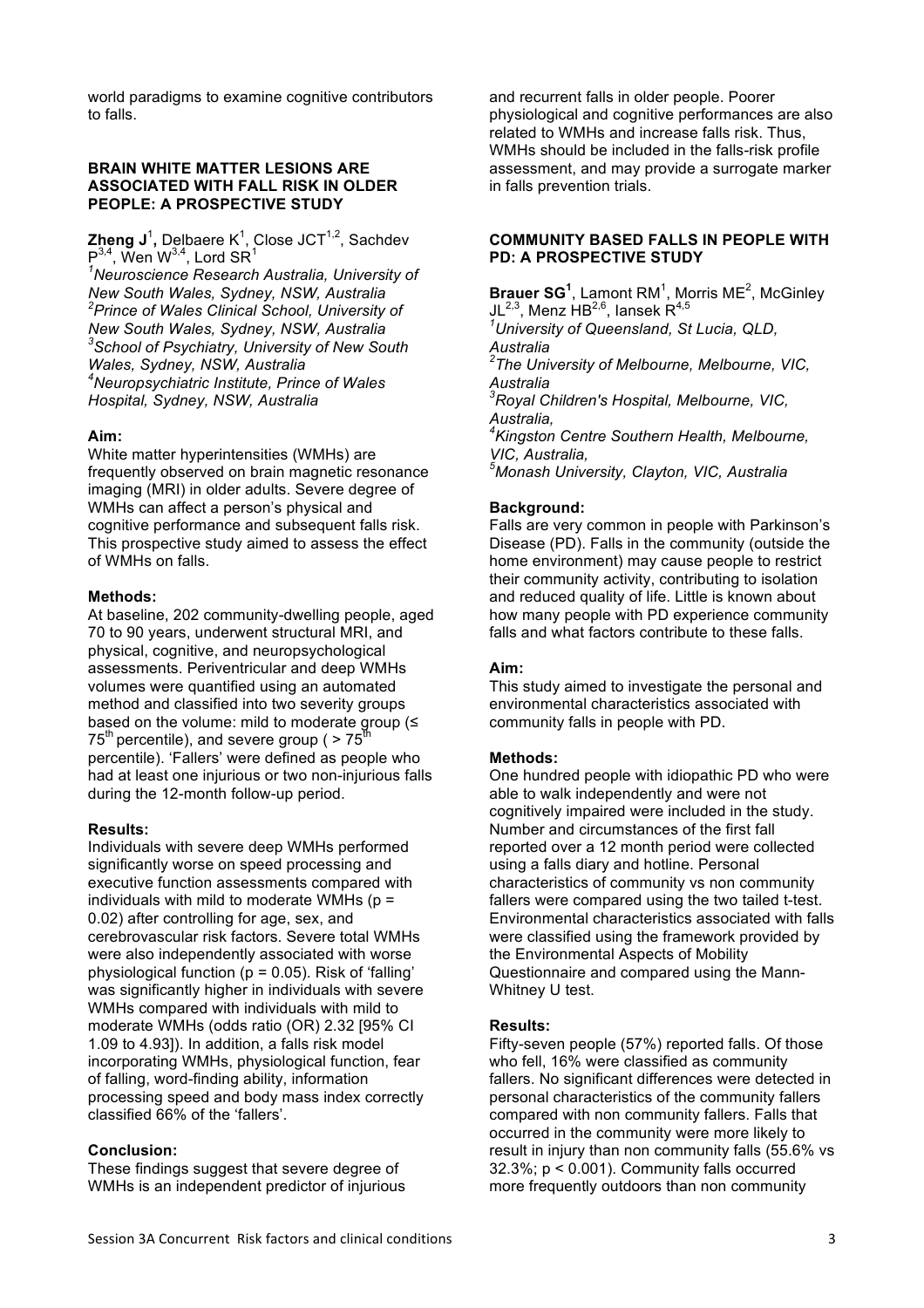falls (44.4% vs 22.6%) and were more commonly attributed to terrain (66.7% vs 12.5%), ambience (22.2% vs 2.1%) and attention (22.2% vs 10.4%).

# **Conclusion**:

A high proportion of people with PD experience community falls, and these falls are more likely to result in injury. The circumstances associated with community falls appear to differ from those associated with non community falls. Greater understanding of the personal and environmental characteristics associated with community falls in people with PD may direct treatment planning.

#### **VISUAL FIELD LOSS AND FALLS AMONG OLDER ADULTS WITH GLAUCOMA**

**Black A**, Wood J, Lovie-Kitchin J, Newman B *School of Optometry & Institute of Health and Biomedical Innovation, Queensland University of Technology, QLD, Australia*

### **Aim:**

Visual field loss is regarded as an important visual risk factor for falls and fractures among older adults, more so than loss of central visual acuity or contrast sensitivity.<sup>1,2</sup> Glaucoma is the leading cause of irreversible visual field loss, affecting around 3% of adults aged over 60 years. We investigated the role of severity and location of visual field loss on the rate of prospective falls among older adults with glaucoma.

# **Methods:**

A total of 71 community-dwelling adults (37 men, 34 women; mean age,  $74 \pm 6$  years) were followed for the occurrence of falls for 12 months, using monthly falls diaries. Baseline visual assessment comprised measures of central (visual acuity and contrast sensitivity) and peripheral (96-point binocular 120 degree visual field) visual function.

# **Results:**

During the 12 month study, 44% of participants experienced one or more falls, with a total of 75 falls reported. Every 10 points missed in the binocular visual field increased the rate of falls by 25% (rate ratio 1.25, 95% confidence interval 1.08 to 1.44), adjusted for age and gender. Inferior visual field loss was a significant predictor of falls, more so than superior field loss, highlighting the importance of this visual area for safe navigation.

# **Conclusions:**

Visual field loss was associated with an increased rate of falls among older adults with glaucoma, particularly inferior visual field loss. This work reinforces the importance of visual field evaluation as part of falls risk assessments for older adults, particularly among those with eye diseases

leading to visual field loss. Further work is required to educate the healthcare workforce and identify strategies to reduce the risk of falls among older adult with visual field loss.

#### **References:**

1. Freeman EE, Munoz B, Rubin G et al. Visual field loss increases the risk of falls in older adults: the Salisbury eye evaluation. Invest Ophthalmol Vis Sci 2007;48(10):4445-50. 2. Coleman AL, Cummings SR, Ensrud KE et al. Visual field loss and risk of fractures in older women. J Am Geriatr Soc 2009;57(10):1825-32.

### **DEVELOPMENT AND INITIAL VALIDATION OF THE ICONOGRAPHICAL FALLS EFFICACY SCALE – ICON-FES**

**Delbaere K**, Smith S, Lord SR

*Falls and Balance Research Group, Neuroscience Research Australia, University of New South Wales, Randwick, Sydney, NSW, Australia*

### **Aim:**

Fear of falling scales typically have a strong floor effect in active older people and use short, verbal phrases to state the overall context of a fearrelated activity. We developed the Iconographical Falls Efficacy Scale (Icon-FES), which includes more demanding activities and uses pictures to provide a more complete environmental context.

### **Methods:**

One hundred and seventy cognitively intact and 42 cognitively impaired older people (70–90 years) were assessed on the Icon-FES in conjunction with the Falls Efficacy Scale International (FES-I).

# **Results:**

The overall structure and measurement properties of the 30-item Icon-FES, as evaluated with item response theory, were good. It measured a single factor with two dimensions assessing concern about lower demanding and higher demanding daily activities. It had high internal consistency (Cronbach's alpha = 0.96) and excellent testretest reliability over a 1-week time-interval. The Icon-FES distribution was considerably closer to normal compared with the FES-I in the general population and normal in the frailer subsample (n = 67) and cognitively impaired group, indicating absence of floor and ceiling effects. Construct validity of the Icon-FES was supported by its relation with the FES-I ( $r = 0.716$ ,  $p < 0.001$ ) and its ability to discriminate between groups relating to demographic characteristics and fall risk factors. A shortened 10-item Icon-FES showed similar psychometric properties to the 30-item Icon-FES.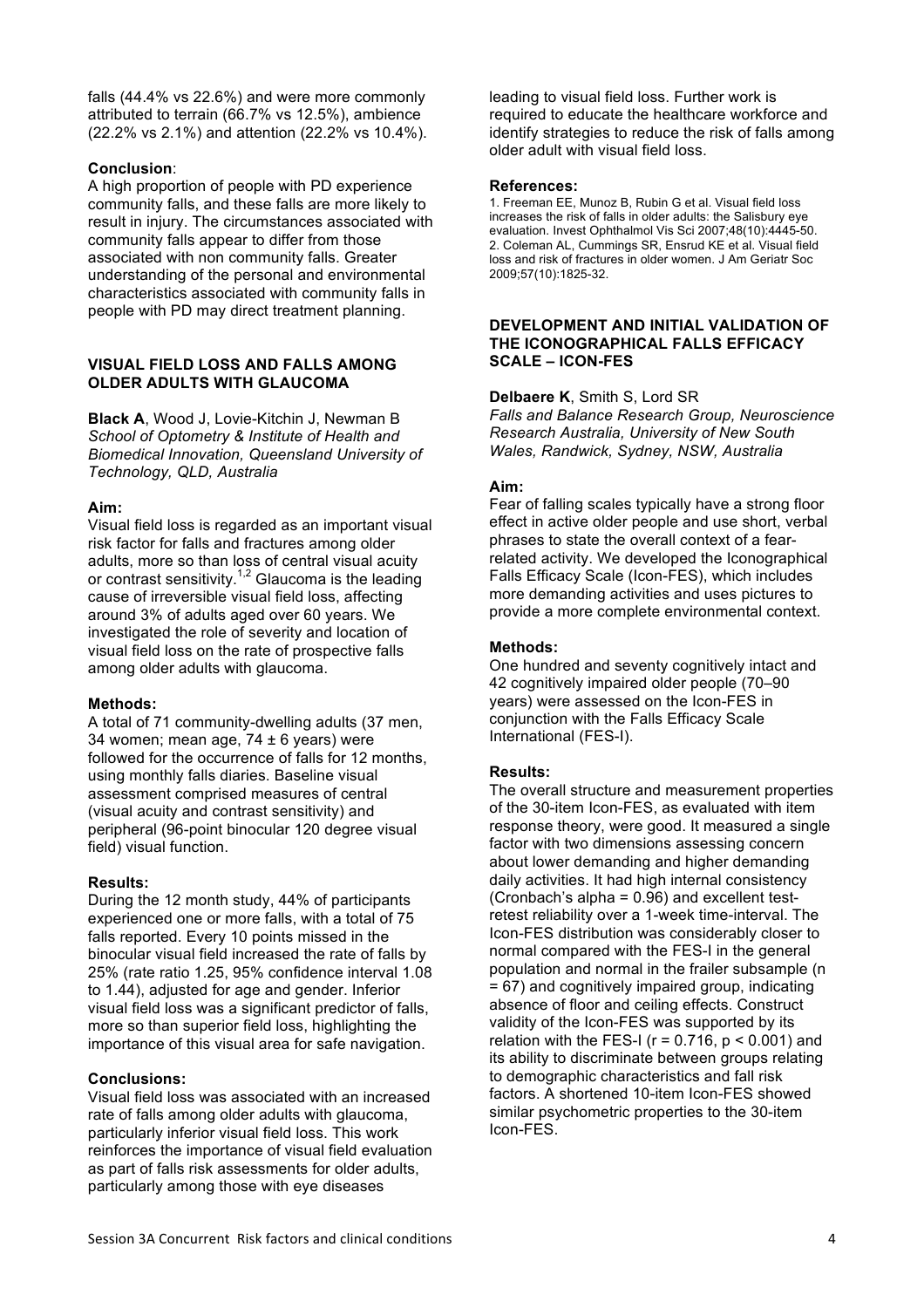### **Conclusions:**

The Icon-FES is an innovative way of assessing fear of falling using pictures to describe a range of activities and situations. This initial validation study showed that the Icon-FES has excellent psychometric properties and showed close continuity with the FES-I. Main advantages of the Icon-FES over the FES-I are its normal distribution and its ability to assess fear of falling in both high functioning older people and people with cognitive impairment.

#### **Reference:**

Delbaere K, Close JC, Mikolaizak AS et al. The falls efficacy scale international (FES-I). A comprehensive longitudinal validation study. Age Ageing 2010;39(2):210-6.

#### **PHYSIOLOGICAL RISK FACTORS FOR FALLS IN OLDER PEOPLE WITH COGNITIVE IMPAIRMENT**

 $\textsf{Taylor}\ \textsf{ME}^{1,2},$  Delbaere K $^1$ , Lord SR $^1$ , Close JC $^{1,2,3}$ *1 Falls and Balance Research Group, Neuroscience Research Australia, University of New South Wales, Sydney, NSW, Australia 2 Prince of Wales Clinical School, University of New South Wales, Sydney, NSW, Australia 3 Department of Geriatric Medicine, Prince of Wales Hospital, Sydney, NSW, Australia*

### **Aim:**

To investigate physiological risk factors for falls in people with cognitive impairment.

# **Methods:**

One hundred and seventy-six community-dwelling men and women with cognitive impairment aged 61-99 years (mean 82.8, SD 6.7) underwent tests of muscle strength, proprioception, vision, reaction time and postural sway. Falls in the previous 12 months were recorded. The total Falls Risk Score was calculated using the Physiological Profile Assessment (PPA). This sample was age and sex matched 1:2 with cognitively intact older people (n = 352, mean age 82.6, SD 6.0).

# **Results:**

Cognitively impaired people performed significantly worse on tests of reaction time (p < 0.001), quadriceps strength ( $p < 0.001$ ) and postural sway (p < 0.001), as well as Falls Risk Score ( $p < 0.001$ ). The cognitively impaired group also suffered significantly more falls in the previous 12 months than the cognitively intact group: 63% (n = 111) reporting one or more falls as opposed to 36% (n = 126), and 34% (n = 60) reporting two or more falls as opposed to 16% (n  $= 55$ ) ( $p < 0.001$ ). Within the cognitively impaired group, slow reaction time  $(p = 0.002)$ , poor proprioception  $(p = 0.012)$ , increased postural sway (p = 0.037) and increased Falls Risk Score

 $(p = 0.003)$  were significantly associated with multiple previous falls.

### **Conclusion:**

Older people with cognitive impairment are at increased risk of falling due to deficits in their sensorimotor systems. When compared with cognitively intact people, cognitively impaired people perform worse on reaction time, quadriceps strength, postural sway and overall Falls Risk Score. Future planned analysis will determine impairments in specific physiological domains and overall falls risk in relation to prospective falls in cognitively impaired older people. This will assist in the design of future falls prevention trials in this population.

#### **VITAMIN D INSUFFICIENCY, PHYSIOLOGICAL AND COGNITIVE FUNCTIONING AND FALLS IN OLDER PEOPLE**

**Menant JC**<sup>1,2</sup>, Close JCT<sup>1,2,3</sup>, Delbaere K<sup>1,2</sup>, Lord  $SR^{1,2}$ 

*1 Neuroscience Research Australia, Randwick, NSW, Australia*

*2 University of New South Wales, Kensington, NSW, Australia*

*3 Prince of Wales Clinical School, University of New South Wales, Randwick, NSW, Australia* 

# **Aim:**

Vitamin D insufficiency is common in older people and has been repeatedly associated with muscle weakness.<sup>1</sup> Although a recent meta-analysis confirmed the benefits of vitamin D supplementation on falls reduction in older people, $2$  the underlying mechanism by which circulating vitamin D (serum 25OHD) influences fall risk in community-dwellers is still poorly understood. The aim of this study was therefore to investigate the relationship between serum 25OHD levels, neuromuscular and neuropsychological function, balance and stepping performance in community-dwelling older people; and to examine the relationship between serum 25OHD and prospective falls.

#### **Methods:**

Four hundred and sixty-four community-living older people (248 women), from eastern Sydney, aged 68-91 years underwent assessments of reaction time, muscle strength, balance, gait speed and executive function (attention, processing speed, task switching ability). Their serum 25OHD levels were determined from blood sample analysis. Significant fallers were defined as people who had at least one injurious fall or at least two non-injurious falls during a 12-month follow-up period.